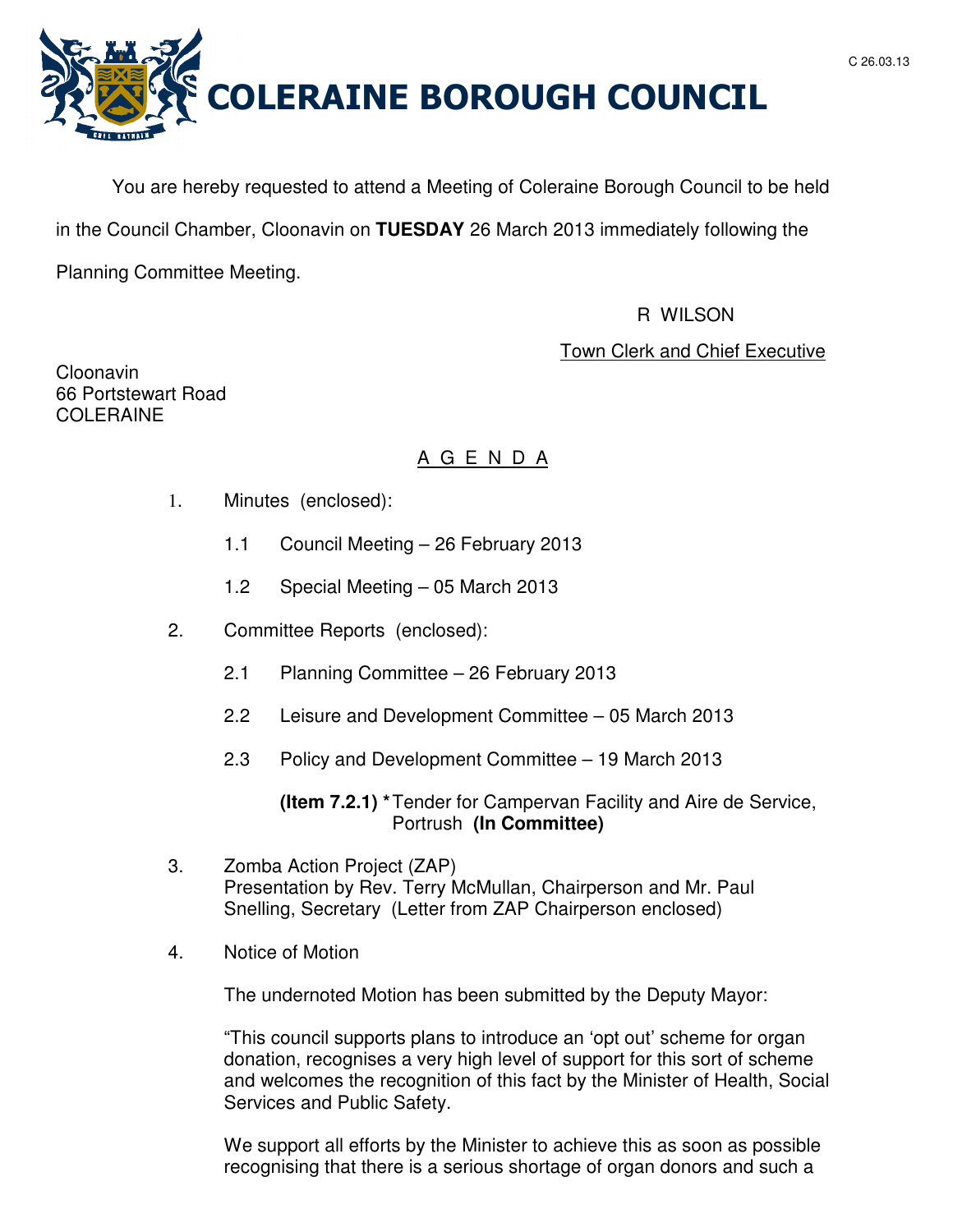scheme will reduce the number of very ill people currently on very long waiting lists whose lives are wholly dependent on the gift of organ donation."

- 5. Correspondence (enclosed)
- 6. Documents for Sealing
- **\* Recommended for consideration "In Committee".**

To: Each Member of Council 21 March 2013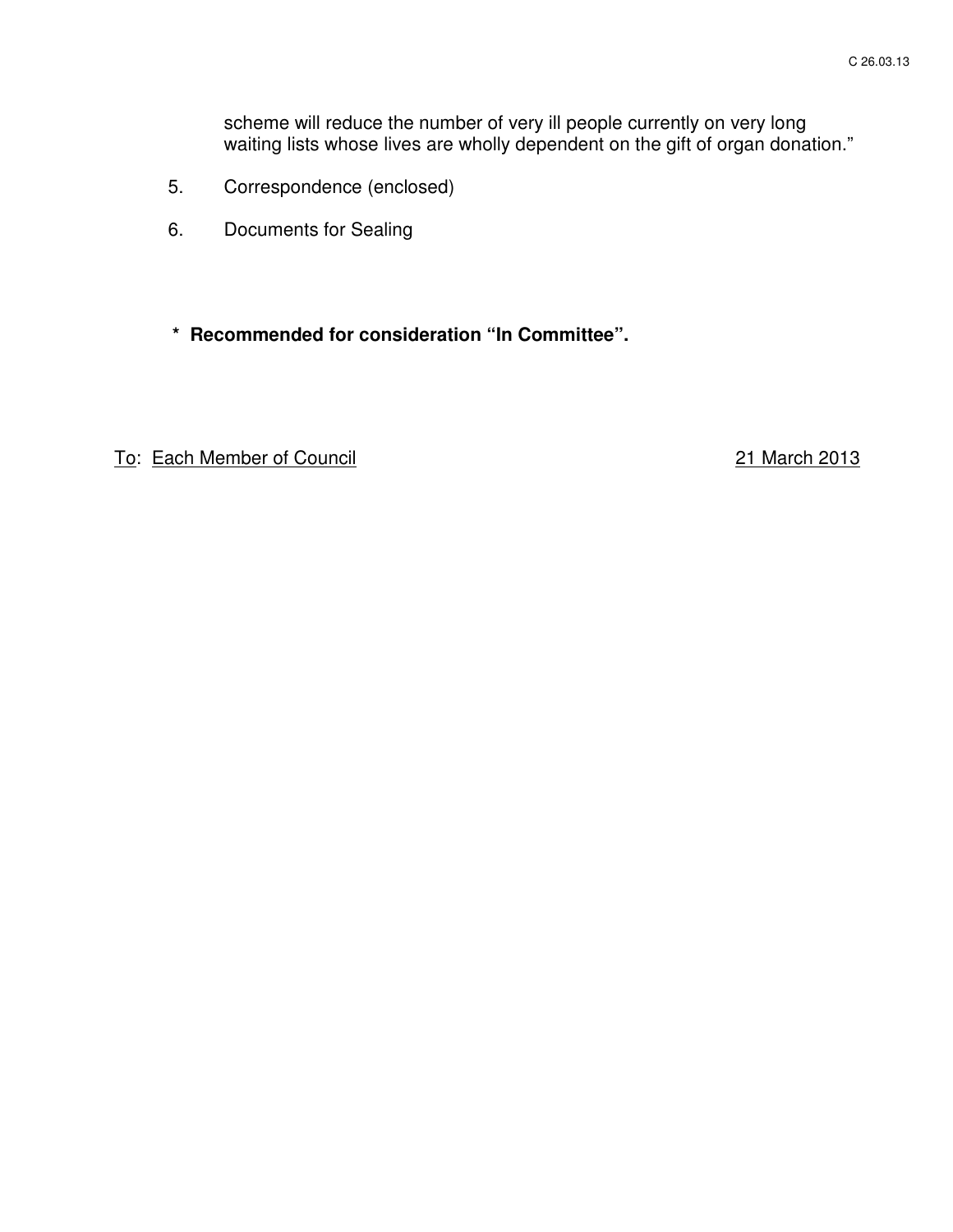## **COUNCIL MEETING**

# **26th February, 2013.**

| Present:                          | The Deputy Mayor, Alderman Mrs. Hickey, in the Chair                                                                                                                                                                                                                                                                                    |                                                                                                                       |
|-----------------------------------|-----------------------------------------------------------------------------------------------------------------------------------------------------------------------------------------------------------------------------------------------------------------------------------------------------------------------------------------|-----------------------------------------------------------------------------------------------------------------------|
|                                   | <b>Aldermen</b>                                                                                                                                                                                                                                                                                                                         |                                                                                                                       |
|                                   | J. M. Bradley<br>W. T. Creelman                                                                                                                                                                                                                                                                                                         | W. J. McClure                                                                                                         |
|                                   | <b>Councillors</b>                                                                                                                                                                                                                                                                                                                      |                                                                                                                       |
|                                   | C. Archibald<br>D. D. Barbour<br>Y. Boyle (Ms.)<br>G. Duddy<br>E. P. Fielding (Mrs.)<br>M. Fielding<br>D. Harding                                                                                                                                                                                                                       | R. J. Holmes<br>W. A. King<br>R. A. Loftus (Mrs.)<br>W. McCandless<br>D. McClarty<br>G. L. McLaughlin<br>A. McQuillan |
| Officers in<br><b>Attendance:</b> | Town Clerk and Chief Executive, Corporate Director of<br>Environmental Services, Acting Head of Finance, Head of<br>Performance, Policy and Governance, Head of Development<br>Services, Tourism Manager, Internal Auditor and Risk Manager,<br>Business Support and Administration Manager (CE) and Business<br>Support Assistant (CE) |                                                                                                                       |
| Apologies:                        | The Mayor, Alderman Hillis, Councillors Ms. Alexander and<br><b>Fitzpatrick</b>                                                                                                                                                                                                                                                         |                                                                                                                       |

## **1.0 WELCOME**

The Deputy Mayor welcomed everyone to the meeting and provided Members with an update on Councillor Fitzpatrick following his recent illness.

Members requested that their best wishes be passed onto Councillor Fitzpatrick.

#### **2.0 'IN COMMITTEE'**

 It was agreed that a number of items be considered 'In Committee' at the end of the Meeting.

## **3.0 MINUTES**

The Minutes of the Council Meeting of 22<sup>nd</sup> January, 2013 and the Special Meeting of 12<sup>th</sup> February, 2013 were confirmed and signed.

Matters arising: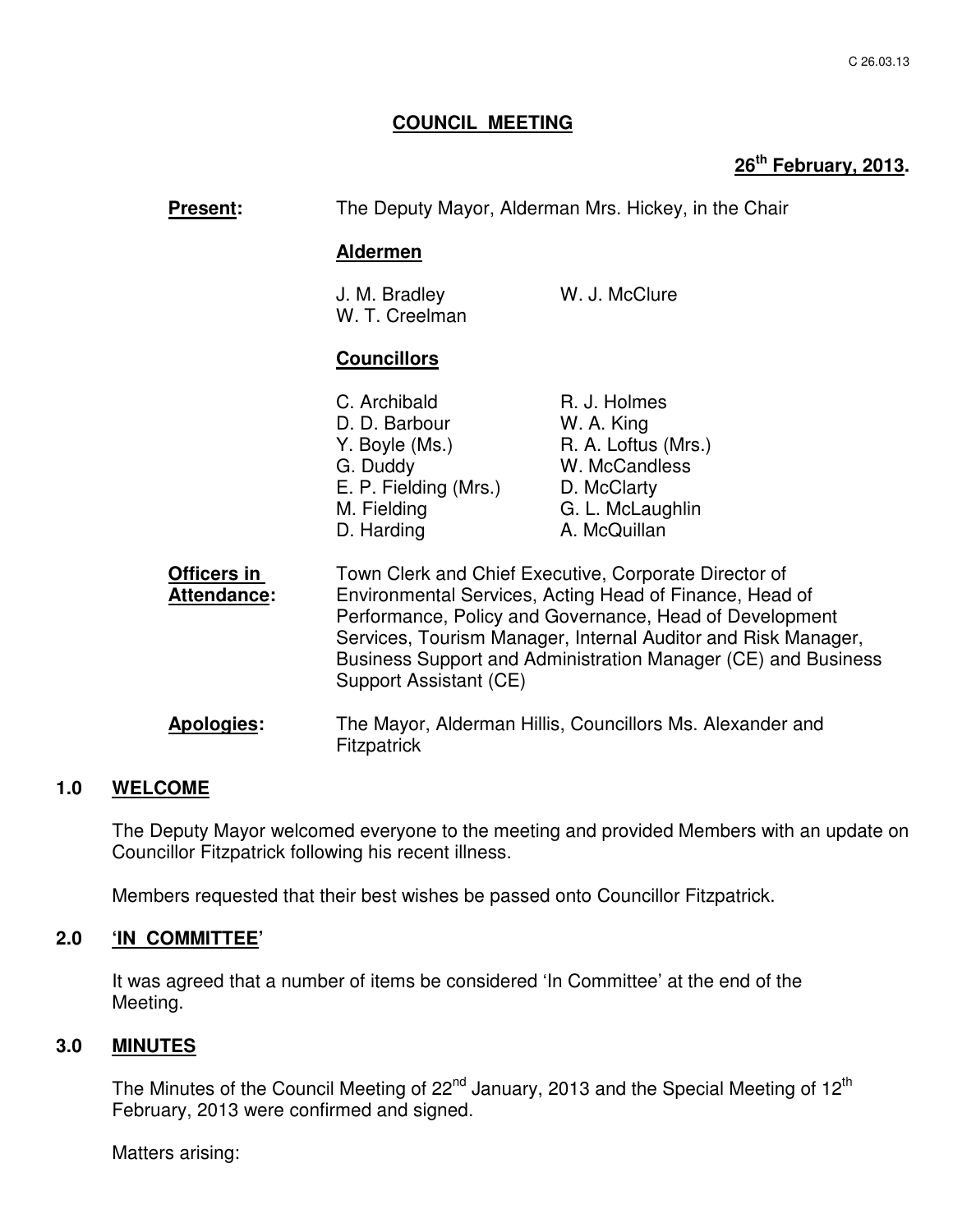# **3.1 Special Meeting - 12th February, 2013**

#### 3.1.1 Savings and Efficiencies

A Member questioned the timescale for the review of the Arts, Culture and Museum Services' operational arrangements. The Chief Executive advised that, subject to the corporate calendar, a meeting would be scheduled during March to discuss this matter further.

## **4.0 COMMITTEE REPORTS**

#### **4.1 Planning Committee**

The Chairman, Councillor McLaughlin, moved the adoption of the Planning Committee Report; this was duly seconded by Alderman McClure and agreed.

#### **4.2 North West '200' Committee**

Councillor Mrs. Fielding moved the adoption of the North West '200' Committee Report; this was duly seconded by Alderman Creelman and agreed.

#### **4.3 Leisure and Environment Committee**

Councillor M. Fielding moved the adoption of the Leisure and Environment Committee Report; this was duly seconded by Councillor Harding and agreed.

#### **4.4 Policy and Development Committee**

The Vice Chairman, Alderman Creelman, moved the adoption of the Policy and Development Committee Report; this was duly seconded by Councillor Ms. Boyle.

Matters arising:

#### 4.4.1 The Somme Association 2013 Pilgrimage

In response to a Member's query, clarification was given on the recommendation made at Committee.

The Committee Report was agreed.

## **5.0 Internal Audit Annual Update 2012**

The Deputy Mayor welcomed Miss Sharon Bradley, Internal Auditor and Risk Manager, who was in attendance to update Members on the work carried out during the 2012 period. The following points were highlighted:

- Background legal underpinning
- Internal Audit Overview framework
- Assurance System levels of assurance
- Summary of Internal Audit Results from 2012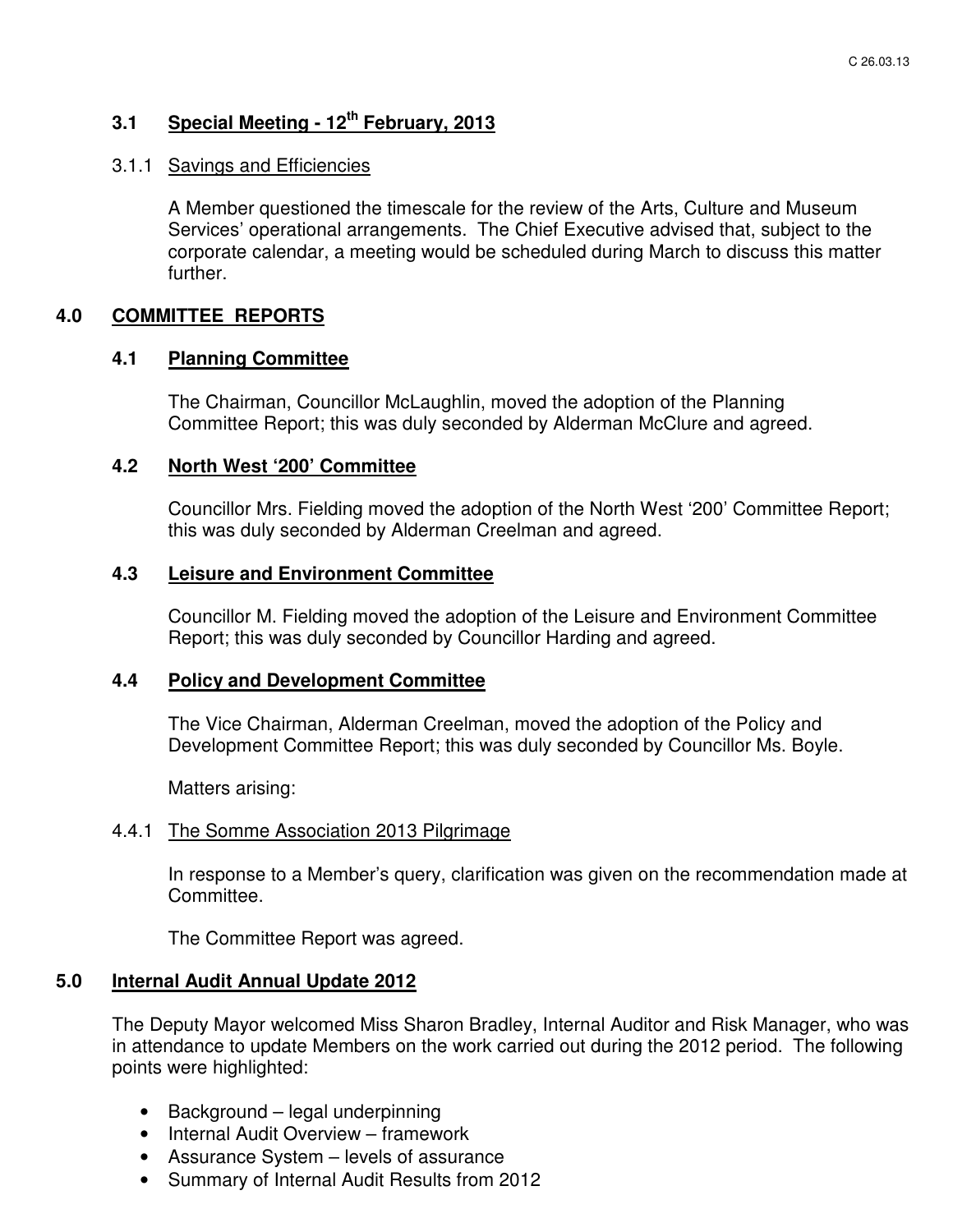• Other Audit Work – responsiveness / value for money

During a period of discussion, the Internal Auditor and Risk Manager answered a number of questions. Members commended Miss Bradley for the quality of work carried out and thanked her for an informative presentation.

## **6.0 Chief Executives' Report**

#### **6.1 Stain Glass Window**

Consideration was given to the Report of the Chief Executive regarding the installing of a stain glass window in Coleraine Town Hall (previously supplied).

The Head of Policy, Performance and Governance outlined the contents of the report and answered questions from Members regarding the design and layout of the proposed window.

#### **Agreed:**

Following discussion and on the proposal of Alderman McClure and seconded by Councillor McClarty, that Council endorse the design of the window and proceed with its implementation.

## **7.0 Correspondence**

Consideration was given to the following correspondence (previously supplied).

## **7.1 Retention of the Northern Ireland Housing Executive (NIHE)**

Read letter dated 18<sup>th</sup> January, 2013 from Strabane District Council requesting Council's support for the opposition of the Minister's plans to abolish the Northern Ireland Housing Executive (previously supplied).

#### **Agreed:**

On the proposal of Councillor McQuillan and seconded by Councillor M. Fielding, that the letter be marked read.

#### **7.2 Abolition of the Northern Ireland Housing Executive.**

Read letter dated 13<sup>th</sup> February, 2013 from Northern Ireland Public Service Alliance requesting an opportunity to make a presentation to Council regarding the abolition of the Northern Ireland Housing Association.

It was proposed by Councillor McQuillan and seconded by Councillor Barbour:

That the letter be marked read.

It was proposed as an amendment by Councillor McClarty and seconded by Councillor Mrs. Loftus: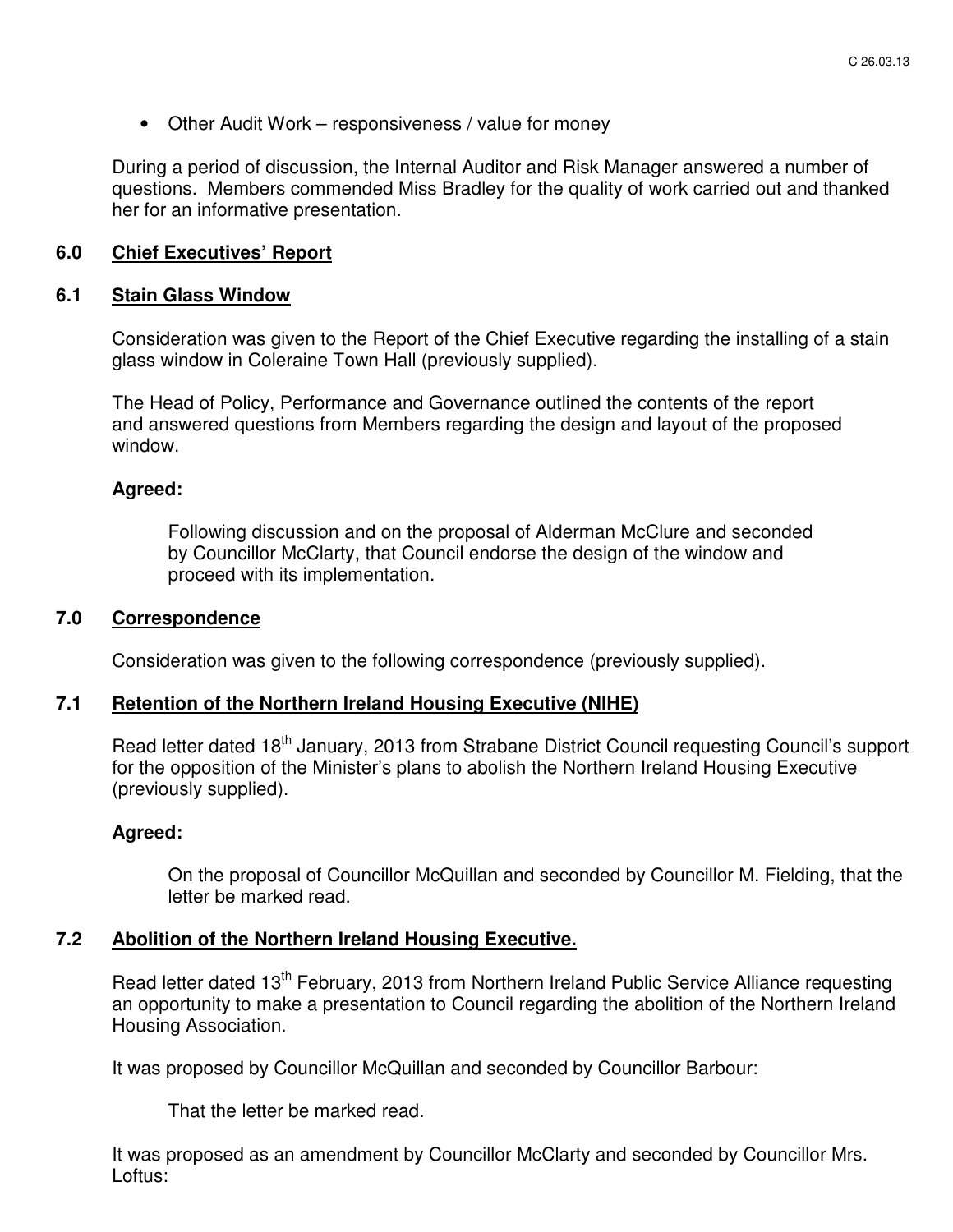That NIPSA be offered an opportunity to make a presentation to Council

On being put to the meeting the amendment was lost with five votes in favour and four votes against.

## **Agreed:**

With eight votes in favour and none against, that the substantive proposal be carried and the letter be marked read.

#### **8.0 FOR INFORMATION**

Members noted information on the following topics, as contained in the report:

- i) Letter dated  $21<sup>st</sup>$  January, 2013 from Mrs. Joan Christie, OBE in relation to Her Majesty's Diamond Jubilee Year.
- ii) Letter of response dated  $5<sup>th</sup>$  February, 2013 from Roads Service.
- $\overline{iii}$  Letter dated 15<sup>th</sup> February, 2013 from the Parades Commission in relation to Outreach Events.
- iv) List of Reports available in Members' Library.
- v) List of Consultation Documents.

#### **9.0 DOCUMENTS FOR SEALING**

Resolved:

That the following documents be sealed:

| 1. | Lease (in duplicate)                                | Council to Mr. and Mrs. Fullerton – Cafe at<br>South Pier, Portrush              |
|----|-----------------------------------------------------|----------------------------------------------------------------------------------|
| 2. | Lease (in duplicate)                                | Council to Mr. N. Allen – Boatshed No 4,<br>Portrush Harbour                     |
| 3. | Licence and Contract for Services<br>(in duplicate) | Council to Messrs. A. and I. Hill – Watersports<br>Centre, East Strand, Portrush |
| 4. | <b>Cemetery Titles</b>                              | Grant of Right of Burial – Deeds Register Nos.<br>3967 - 3975 inclusive          |
|    |                                                     | Agherton                                                                         |

| Agherton    |   |
|-------------|---|
| Ballywillan |   |
| Coleraine   | 4 |
| Kilrea      |   |
| Portstewart | 5 |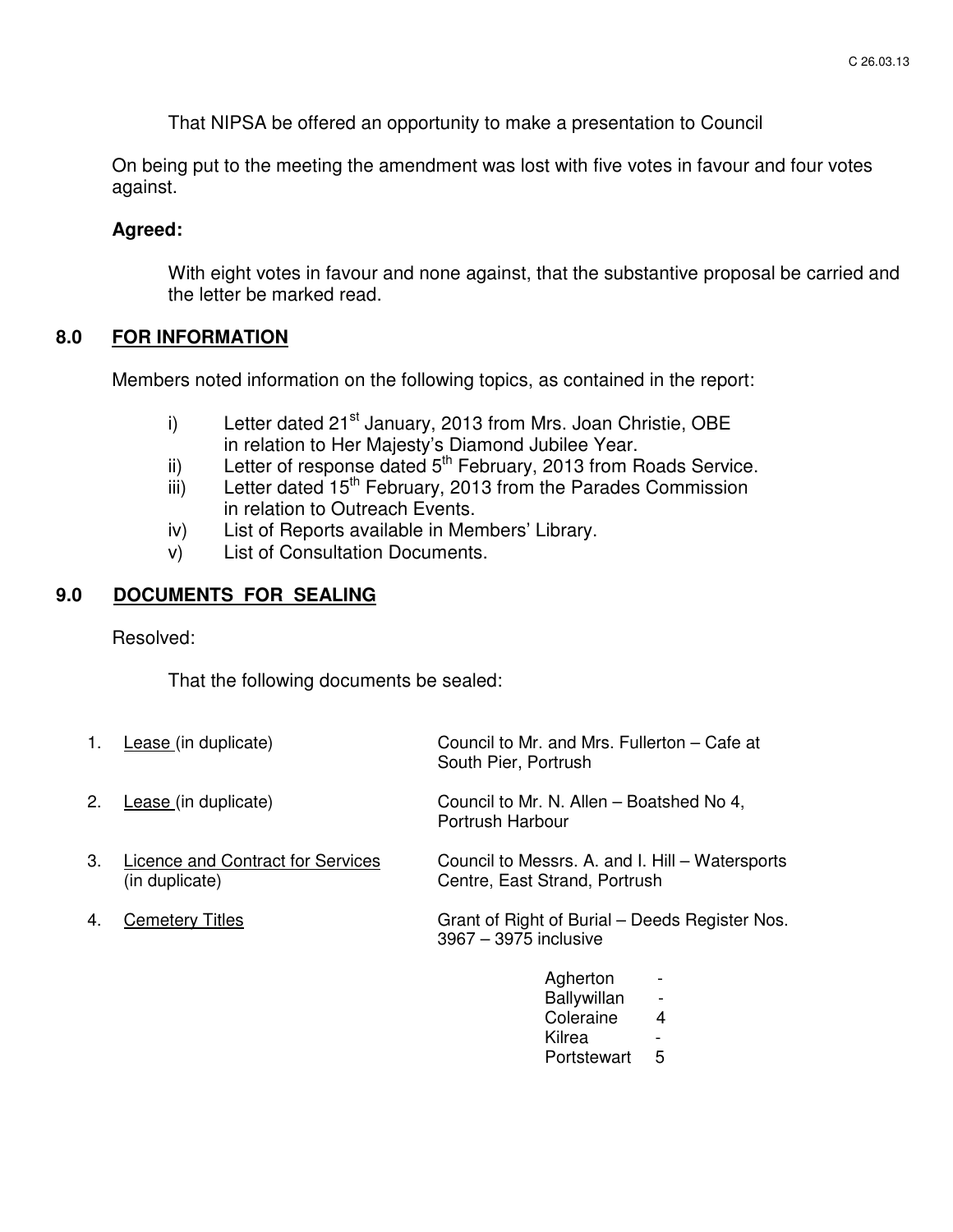## **PLANNING COMMITEE**

# **26th February, 2013.**

| <b>Present:</b>                      | Councillor G. L. McLaughlin in the Chair                                                                                                                                                                                                   |                                                                                            |
|--------------------------------------|--------------------------------------------------------------------------------------------------------------------------------------------------------------------------------------------------------------------------------------------|--------------------------------------------------------------------------------------------|
|                                      | The Deputy Mayor, Alderman M. T. Hickey (Mrs.)<br><b>Aldermen</b>                                                                                                                                                                          |                                                                                            |
|                                      |                                                                                                                                                                                                                                            |                                                                                            |
|                                      | J. M. Bradley<br>W. T. Creelman                                                                                                                                                                                                            | W. J. McClure                                                                              |
|                                      | <b>Councillors</b>                                                                                                                                                                                                                         |                                                                                            |
|                                      | C. Archibald<br>Y. Boyle (Ms.)<br>G. Duddy<br>E. P. Fielding (Mrs.)<br>M. Fielding<br>D. Harding                                                                                                                                           | R. J. Holmes<br>W. A. King<br>R. A. Loftus<br>W. McCandless<br>D. McClarty<br>A. McQuillan |
| <u>Also in</u><br><b>Attendance:</b> | Representative from the Planning Service -<br>Mr. M. Wilson                                                                                                                                                                                |                                                                                            |
| Officers in<br><b>Attendance:</b>    | Chief Executive, Corporate Director of Environmental<br>Services, Head of Performance, Policy and Governance,<br>Principal Administrative Officer, Business Support and Administration<br>Manager (CE) and Business Support Assistant (CE) |                                                                                            |
| <b>Apologies:</b>                    | The Mayor, Alderman Hillis, Councillors Ms. Alexander<br>and Fitzpatrick                                                                                                                                                                   |                                                                                            |

## **1.0 WELCOME**

The Chairman welcomed everyone to the Meeting.

## **2.0 PLANNING APPLICATIONS**

A list of twenty one applications was presented for consideration (previously supplied).

## **Applications Deferred from Previous Meeting**

2.1 Application No. D1 C/2010/0408/F Construction of 4 no. agricultural sheds, office accommodation, changing facilities and incurtilage turning for HGVs at 115

The opinion of the Planning Service was to refuse.

It was proposed by Councillor McQuillan, seconded by Councillor Holmes and agreed: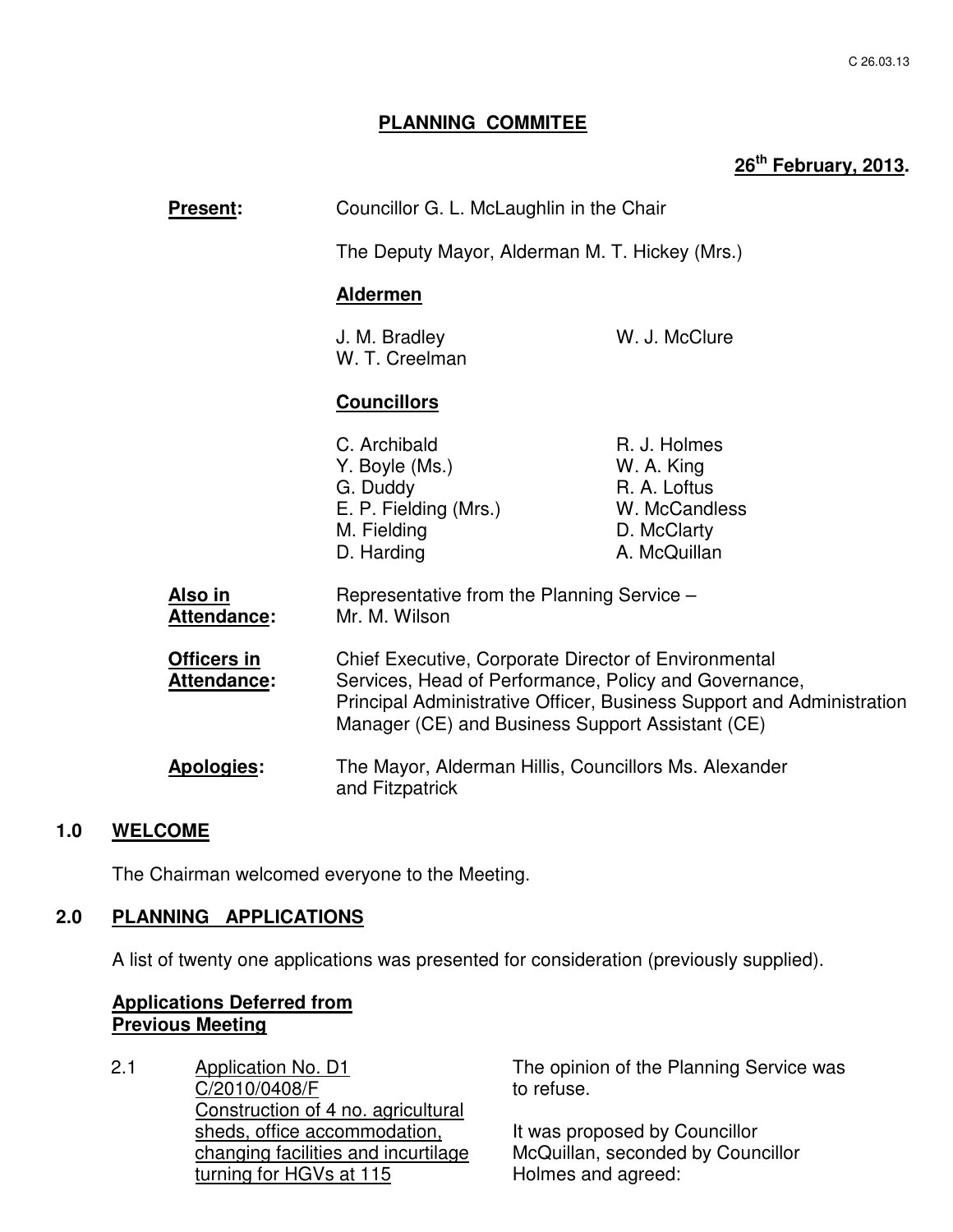## Carrowreagh Road, Garvagh for Northern Ireland Seed Potatoes (NISP)

2.2 Application No. D2 C/2011/0525/F Proposed erection of a wind turbine with a 30m hub height and 30m rotor diameter with a maximum output not exceeding 225kw (VESTAS) with export to the grid 500m South West of no. 18 Magheramore Road, Garvagh for Mrs. Cathy McKeefry

- 2.3 Application No. D3 C/2012/0033/F Demolition of existing dwelling and erection of 2 no. dwellings at site no 4 Prospect Road, Portstewart for Mr. & Mrs. Matthews
- 2.4 Application No. D4 C/2012/0411/F Roofspace conversion including alterations to existing roof at 4 Belvedere Park, Castlerock for Mr. & Mrs. Arman

 That the application be held for one month to allow new information to be considered.

The opinion of the Planning Service was to approve.

It was agreed that the application be approved.

The opinion of the Planning Service was to approve.

It was agreed that the application be approved.

The opinion of the Planning Service was to approve.

It was agreed that the application be approved.

## **New Applications**

2.5 Application No. 3 C/2012/0191/F Proposed erection of a wind turbine with a 30m hub height and 30m rotor diameter with a maximum output not exceeding 250kw 284m north of 16 Ballyagan Road, Garvagh for Aircore Ballyagan Road Ltd.

The opinion of the Planning Service was to refuse.

It was proposed by Councillor McQuillan, seconded by Councillor Holmes and agreed:

> That the application be deferred for one month to facilitate an office meeting on the grounds that all material planning considerations had not been assessed.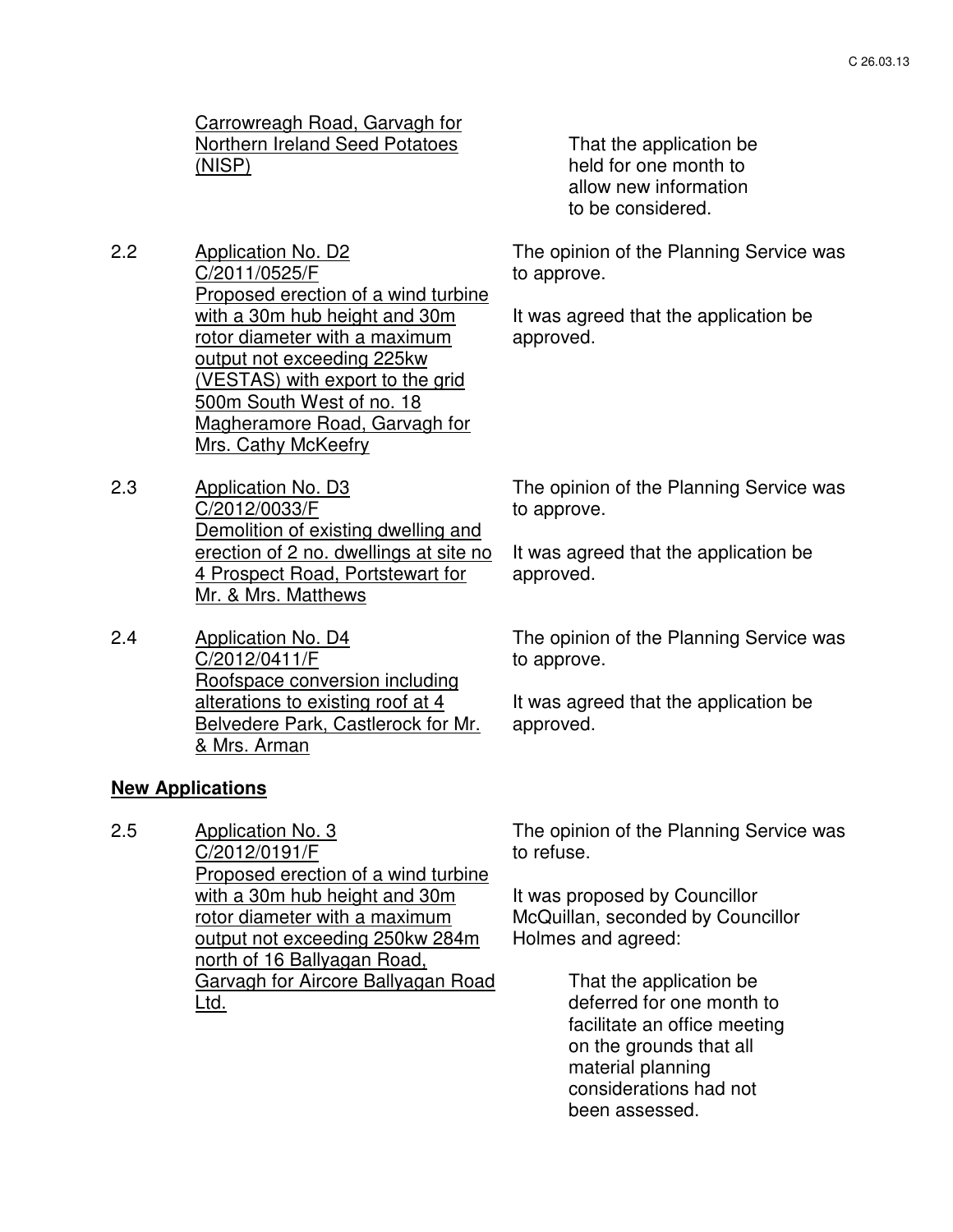2.6 Application No. 4 C/2012/0218/RM Proposed 21 bed boutique hotel with associated facilities, car parking and landscaped amenity on lands appurtenant of Sweeney's Wine Bar, Bayhead Road, Portballintrae for Mr. S. Sweeney

The opinion of the Planning Service was to approve.

Consideration was given to copy letters dated  $11^{\text{th}}$  and  $12^{\text{th}}$  June, 2012 from Mrs. J. McMillan and Ms. S. McElnea (previously supplied).

Mrs. Joyce Ferder-Rankin, Vice Chair of Portballintrae Residents' Association, addressed Committee on behalf of the objectors and requested that Council defer the application.

Mr. S. Sweeney, applicant, addressed Committee and sought Council's support for the application.

It was proposed by Councillor McQuillan and seconded by Councillor Duddy:

> That the application be approved.

As an amendment it was proposed by the Deputy Mayor and seconded by Councillor Ms. Boyle:

> That the application be deferred for one month to facilitate an office meeting on the grounds that all material planning considerations had not been assessed.

On being put to the Meeting the amendment was carried, twelve members voting in favour and three members voting against.

The opinion of the Planning Service was to refuse both applications.

It was noted that further information had been received and the applications would now be approved and dealt with through streamline procedures.

2.7 Application No. 9 C/2012/0337/LBC Refurbishment of existing church halls to rear of listed church building, including provision of a new first floor (internal), new entrance to side of church and enhancements to Society Street elevation at New Row Presbyterian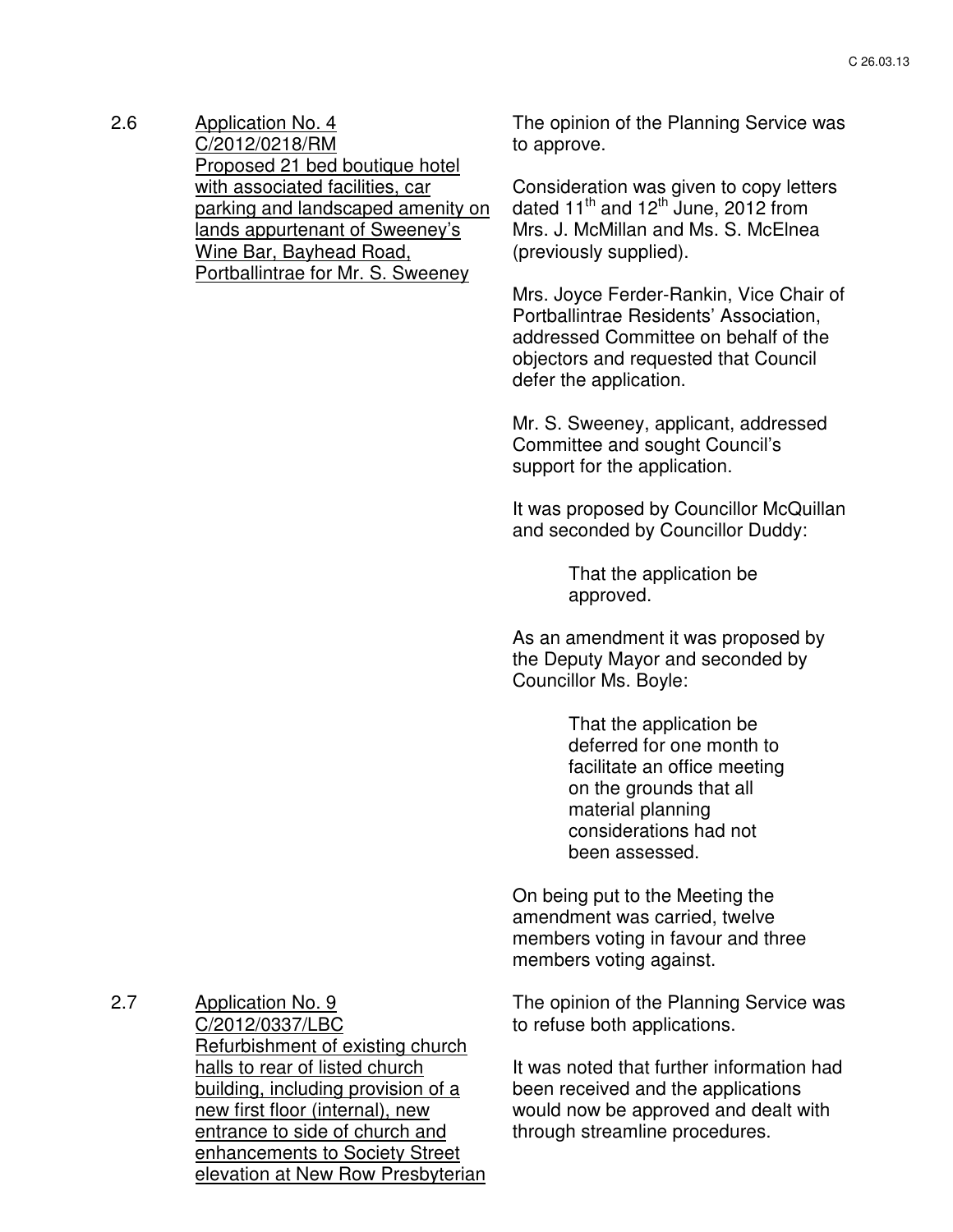Church, New Row, Coleraine for New Row Presbyterian Church

Application No. 10 C/2012/0338/F Refurbishment of existing church halls to rear of listed church building, including provision of a new first floor (internal), new entrance to side of church and enhancements to Society Street elevation at New Row Presbyterian Church, New Row, Coleraine for New Row Presbyterian Church

2.8 Application No. 13 C/2012/0455/O Site for dwelling on farm adjacent to 7 Fairview Lane, Articlave, Coleraine for Chris and Norma Barr

The opinion of the Planning Service was to refuse.

It was proposed by Councillor King, seconded by Councillor Duddy and agreed:

> That the application be deferred for one month to facilitate an office meeting on the grounds that all material planning considerations had not been assessed.

2.9 Application No. 14 C/2012/0469/O Proposed dwelling and garage on a farm adjacent to 101 Drumagarner The opinion of the Planning Service was to refuse.

It was proposed by Councillor Mrs. Loftus, seconded by the Deputy Mayor and agreed:

> That the application be deferred for one month to facilitate an office meeting on the grounds that all material planning considerations had not been assessed.

2.10 Application No. 17 C/2012/0494/F Retrospective replacement roof maintenance access and terrace to rear at first floor level at 3 The Hill,

Road, Kilrea for Mr. J. Quinn

The opinion of the Planning Service was to refuse.

It was proposed by Councillor McQuillan, seconded by Councillor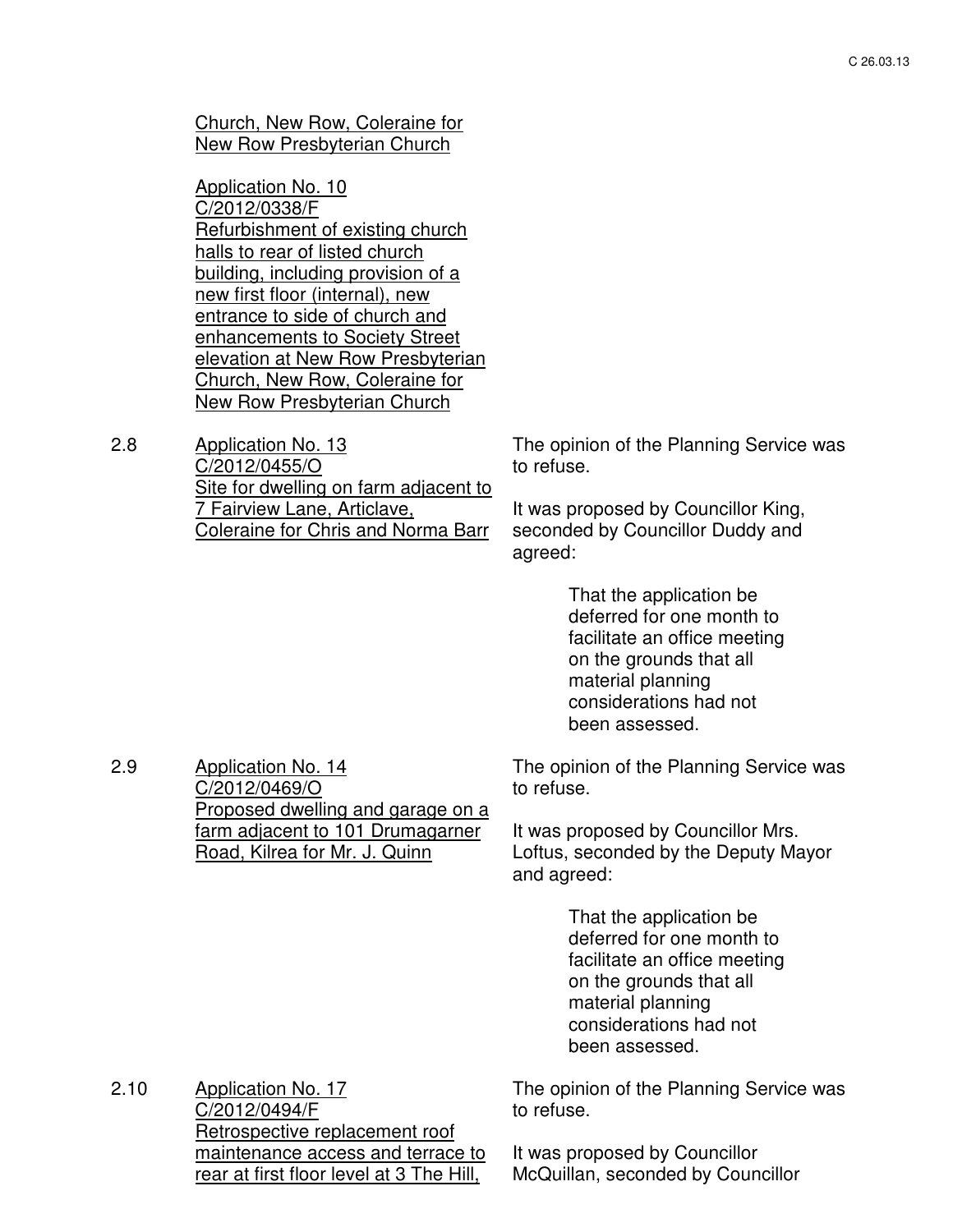Mullaghacall North, Portstewart for Mr. B. Shiels

Fielding and agreed:

 That the application be deferred for one month to facilitate an office meeting on the grounds that all material planning considerations had not been assessed.

#### **3.0 OFFICE MEETINGS**

It was noted that the Office Meetings would be held on Friday,  $15<sup>th</sup>$  March, 2013.

## **4.0 APPLICATION NO. C/2011/0402/F - EXTENSION TO EXISTING DWELLING WITH NEW GARAGES, STABLES AND RE-LOCATED ACCESS (AMENDED PLANS RECEIVED 18TH APRIL, 2012) AT BALLYMACREA ROAD, PORTRUSH FOR MR. A. MOORE**

Consideration was given to email dated  $5<sup>th</sup>$  February, 2013 from Ms. N. Birley and Mr. D. Brereton (previously supplied).

The Principal Administrative Officer reported that this was a formal complaint which was being dealt with under the Council's complaints procedure. She also advised that the complainants had been invited to meet with the Chief Executive.

Members noted that the cost of consultancy fees on this matter had been £200.

#### **5.0 PRESS ATTENDANCE AT DEFERRAL MEETINGS**

 Consideration was given to the Report on Press Attendance at Deferral Meetings (previously supplied).

Following discussion it was proposed by Councillor King, seconded by Councillor Fielding and agreed:

 That Council retain the current format and not permit Press attendance at deferral meetings.

#### **6.0 CORRESPONDENCE**

#### **6.1 The Planning (Northern Ireland) Order 1991 Article 37 Hearing Concerning a Notice of Intention to make a Completion Order in relation to a Planning Permission for the Erection of a 4 and 4½ Storey Apartment Block containing 46 Units at the Site of the Former Strand Hotel, Strand Road, Portstewart (C/97/0627)**

Consideration was given to letter dated  $12<sup>th</sup>$  February, 2013 from the Planning Appeals Commission regarding the above Hearing (previously supplied).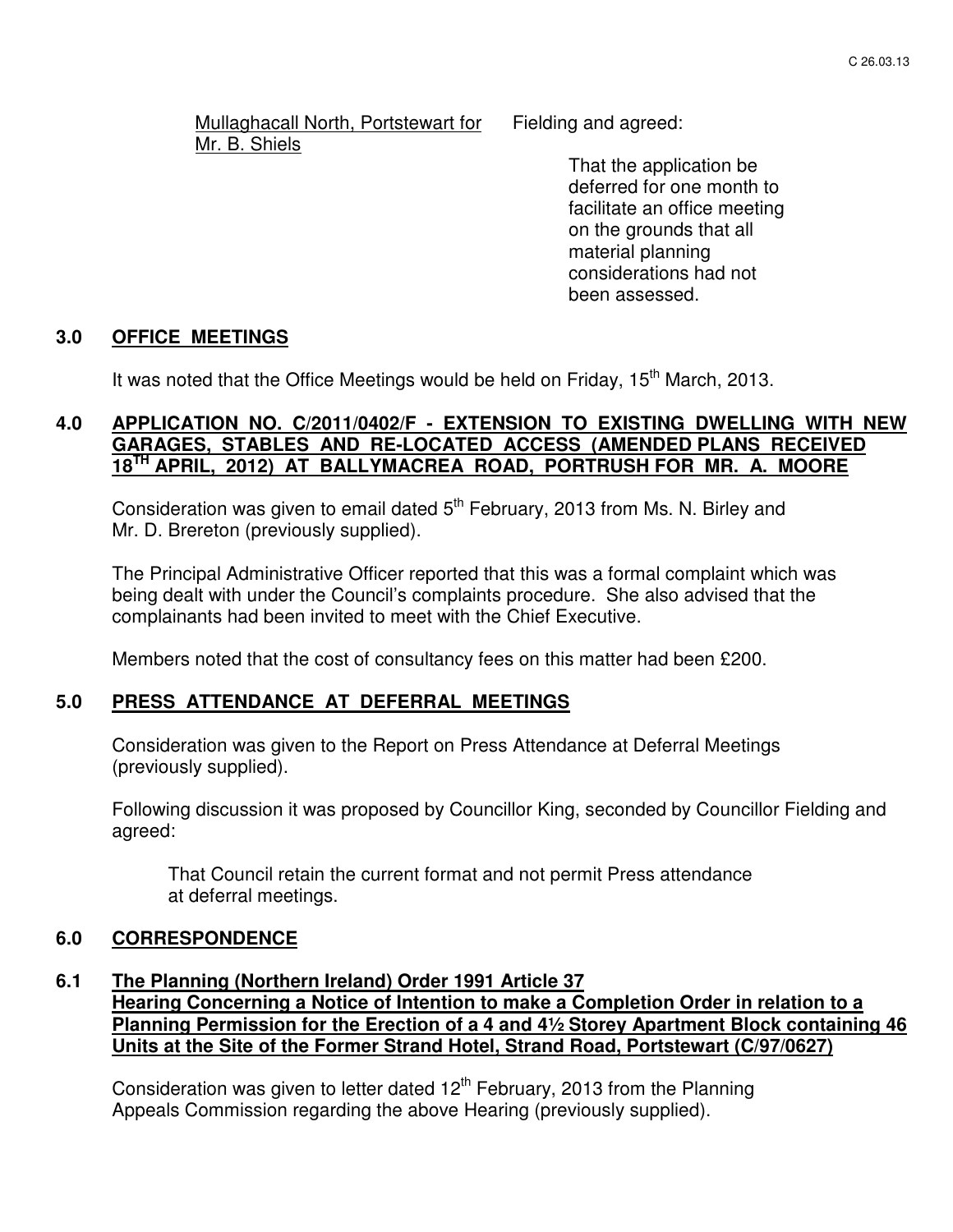The Hearing would be held in Portstewart Town Hall on Wednesday, 8<sup>th</sup> May, 2013 at 10.00 a.m. and Council was invited to become involved in the proceedings.

It was proposed by the Deputy Mayor, seconded by Councillor Duddy and agreed:

 That Council participate in the proceedings and that FMP Planning be engaged to represent Council.

#### **6.2 Planning Bill Press Release**

Consideration was given to Planning Bill Press Release dated 14<sup>th</sup> January, 2013 advising members that the Environment Minister had introduced legislation to ensure that planning was more efficient and more economy friendly in the run up to the transfer of planning powers to Councils.

Noted.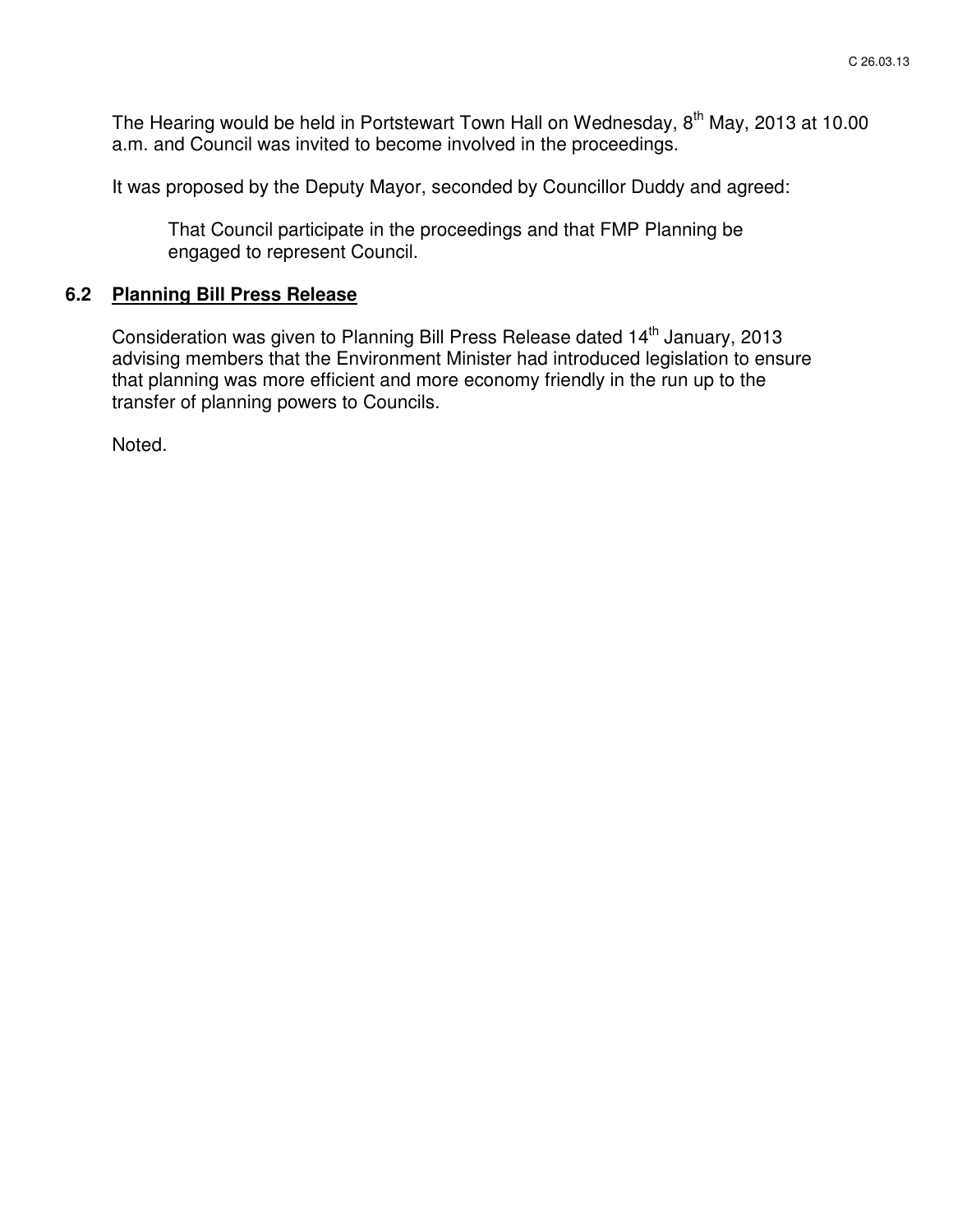## **LEISURE AND ENVIRONMENT COMMITTEE**

## **5 th March, 2013.**

**Present:** Councillor M. Fielding, in the Chair

The Mayor, Councillor A. S. Cole

The Deputy Mayor, Alderman M. T. Hickey (Mrs.)

#### **Aldermen**

J. M. Bradley N. F. Hillis  $($ ltems  $2.1 - 11.0)$  W. J. McClure

#### **Councillors**

| W. A. King           |
|----------------------|
| (Items $1.0 - 5.0$ ) |
| R. A. Loftus (Mrs.)  |
| W. McCandless        |
| D. McClarty          |
| (Items $1.0 - 6.0$ ) |
| G. L. McLaughlin     |
| A. McQuillan         |
|                      |

# **Officers in**

Attendance: Corporate Director of Environmental Services, Corporate Director of Leisure and Development, Outdoor Recreation Manager and Administrative Assistant.

**Apology:** Councillor Fitzpatrick

#### **1.0 WELCOME**

The Chairman welcomed everyone to the meeting.

#### **2.0 LEISURE SERVICES' REPORT**

The Report of the Corporate Director of Leisure and Development was considered (previously supplied).

Matters arising:

#### **2.1 Coleraine 400 Woodland Project**

The Corporate Director of Leisure and Development gave a presentation to Members on this project to plant a deciduous woodland of 1200 trees, including oak trees at a site at Laurel Hill, Coleraine.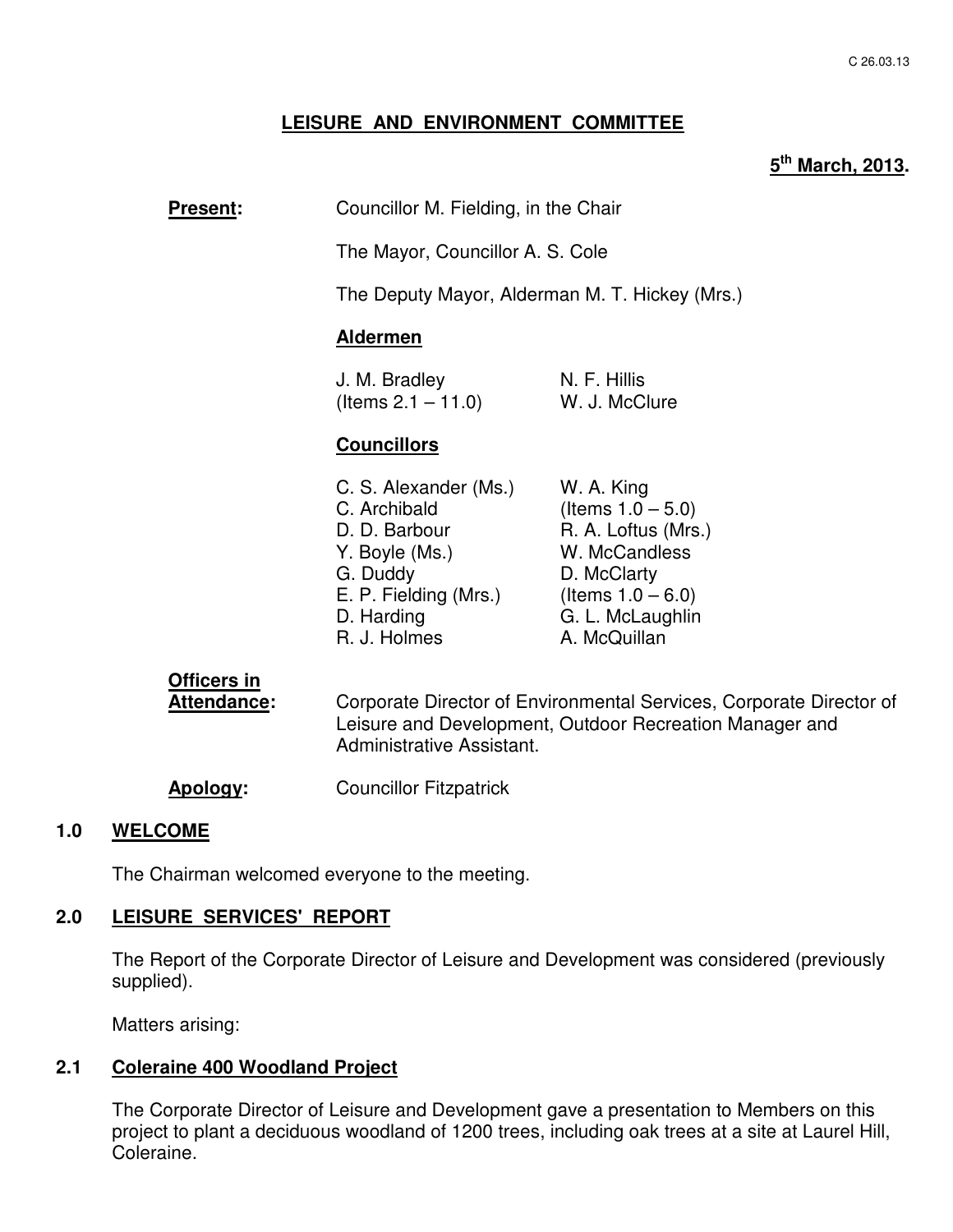He outlined the proposal, the site, advantages and disadvantages and asked Members to consider the following three options:

- 1. Invest further time in alternative site location/detail/specification;
- 2. Proceed with the Business Case as outlined in the presentation;
- 3. Turn down the proposal and remove the "Coleraine 400 Woodland Project" item from current publicity.

It was proposed by the Deputy Mayor and seconded by Councillor McClarty:

That Council proceed with the Business Case as outlined in the presentation (Option 2).

A discussion ensued during which Members voiced a variety of opinions on this issue. The Corporate Director of Leisure and Development and the Outdoor Recreation Manager answered Members' various questions and noted comments.

As an amendment, it was proposed by Councillor McCandless and seconded by Councillor McQuillan:

That Council Invest further time in alternative site location/detail/specification (Option 1).

On being put to the meeting, the amendment was carried with ten Members voting in favour and nine Members voting against, including the casting vote of the Chairman.

#### **Recommended:**

That Council invest further time in alternative site location/detail/specification and a report be brought back to Members before a decision is made.

## **2.2 Proposed Fees and Charges (Part Only) 2013-2014**

Consideration was given to these charges, as detailed in the report.

It was proposed by Councillor Harding and seconded by Councillor McQuillan:

That the Harbours and Marina charges be increased by the rate of inflation.

A discussion ensued and the Outdoor Recreation Manager answered Members' various questions.

#### **Recommended:**

That Council increase the Harbours and Marina charges by the rate of inflation for 2013-2014 and also approve the following Fees and Charges for 2013-2014: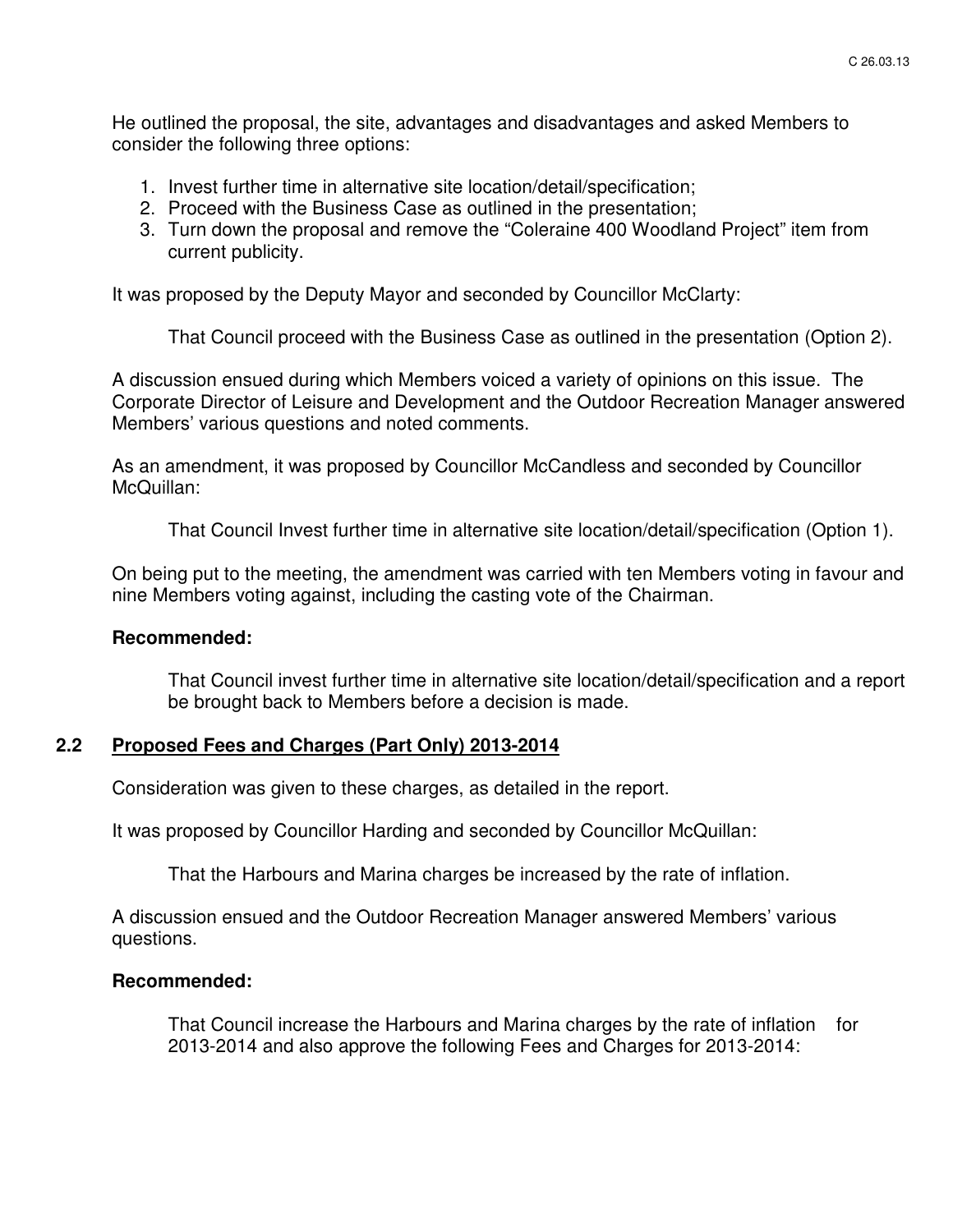## **Service Area: Ballyreagh Golf Course**

| <b>Service</b>                              | £           |
|---------------------------------------------|-------------|
| <b>Yearly Ticket - Adult</b>                | 135.00      |
| Yearly Ticket - Juv/S.Citizen               | 80.00       |
| Weekday Par 3 - Adult /<br>Twilight         | 6.90 / 3.50 |
| Weekday Par 3 -<br>Juv/S.Citizen / Twilight | 5.20 / 2.50 |
| Weekend Par 3 - Adult /<br>Twilight         | 8.00 / 5.00 |
| Weekend Par 3 -<br>Juv/S.Citizen / Twilight | 6.90 / 3.50 |
| Pitch & Putt - Adult                        | 4.00        |
| Pitch & Putt -Juv/S.Citizen                 | 2.90        |
| Putting                                     | 1.00        |

## **Service Area: Cemeteries**

| <b>Service</b>                                                                                                     | £                          |                            |
|--------------------------------------------------------------------------------------------------------------------|----------------------------|----------------------------|
|                                                                                                                    | Resident                   | Non-res                    |
| Purchase of a plot<br>Up to 3 openings<br>(per opening)<br>Burials on Saturday,<br>Sunday, Monday<br>(am) and Bank | 160.00<br>160.00<br>220.00 | 320.00<br>320.00<br>370.00 |
| Holidays (per<br>opening)                                                                                          |                            |                            |
| Ashes                                                                                                              | 55.00                      | 110.00                     |
| Stillborn/Children<br>under 2 years                                                                                | 45.00                      | 90.00                      |
| Permission to erect<br>a memorial                                                                                  | 55.00                      | 65.00                      |
| <b>Duplicate Certificate</b>                                                                                       | 11.00                      | 22.00                      |
| Tree for Garden of<br>Remembrance                                                                                  | 90.00                      | 110.00                     |
| <b>Plaque for Garden</b><br>of Remembrance                                                                         | 80.00                      | 85.00                      |

Members noted that the charges would be applied from April 2013.

It was also noted that during 2013 consultation would place with boat owners with a view to determine the feasibility of introducing charges at Portballintrae Harbour for 2014-2015.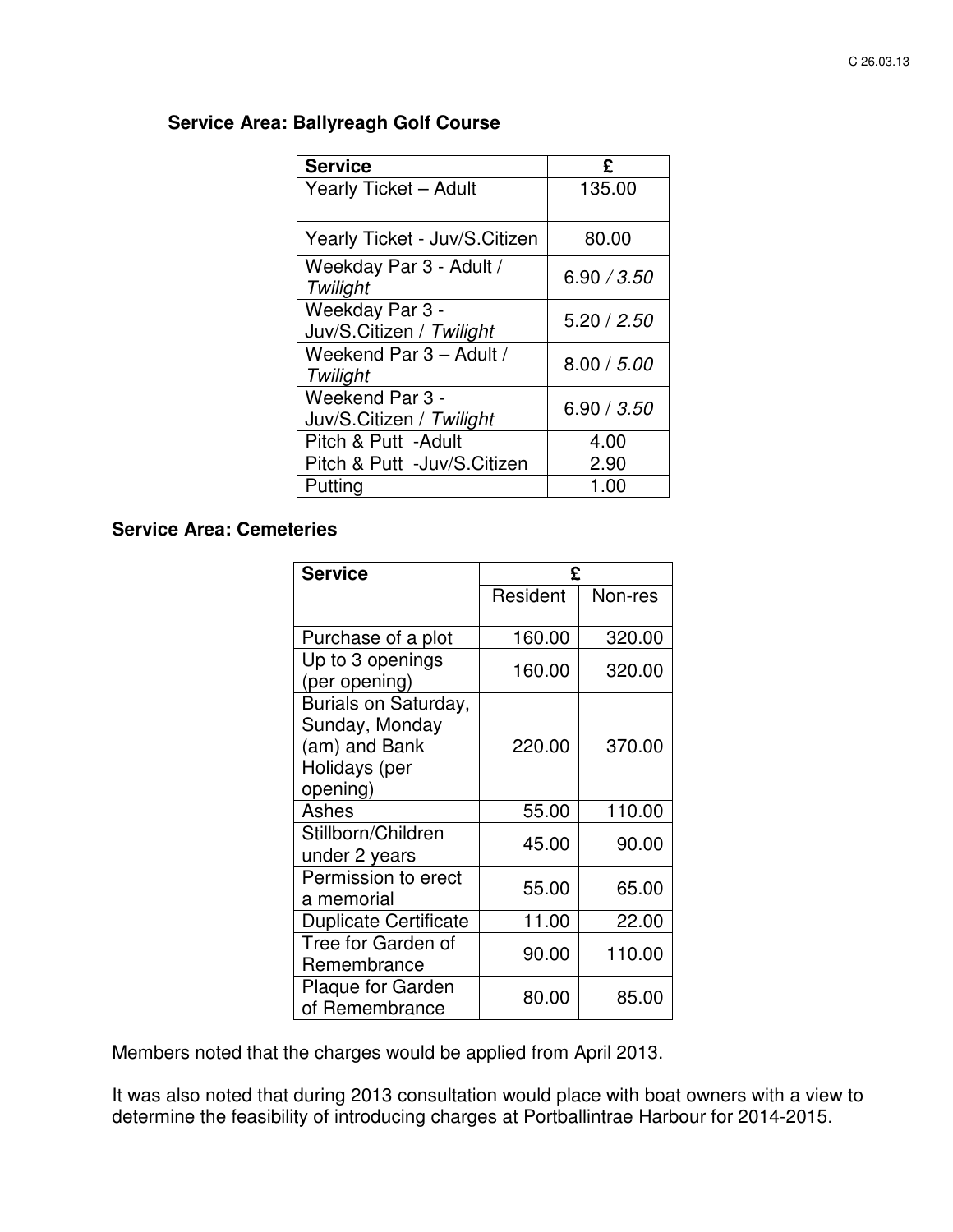## **2.3 Developing Mountain Biking at Garvagh Forest**

Members received a presentation from the Corporate Director of Leisure and Development on the development of mountain biking at Garvagh Forest. He briefed Members on mountain biking tourism, highlighted the following issues and answered Members' various questions:

- Vision;
- Garvagh Forest;
- Development and funding.

#### **Recommended:**

That Council proceed to engage Outdoor Recreation NI to deliver mountain biking at Garvagh Forest.

## **2.4 For Information**

Members noted information on the following events, as detailed in the report:

- Coleraine 400
- Easter Football and Multi-Sports Coaching Courses for Kids
- Events March 2013
	- (a) St. Patrick's Community Celebrations  $11^{th} 18^{th}$  March, 2013
	- (b) Tenner Time  $9^{th} 18^{th}$  March, 2013
	- $(c)$  Causeway Coast Surf Festival 30<sup>th</sup> and 31<sup>st</sup> March, 2013
	- (d) Castlerock Railfest

## **3.0 AIRES DE SERVICE**

The Chairman requested an update on the provision of Aires de Service at Sandhill Drive, Portrush.

The Corporate Director of Leisure and Development advised he would report back on the matter when he had more information.

## **4.0 PORTRUSH HARBOUR - PONTOON**

In response to a Member's query regarding the pontoon, the Corporate Director of Leisure and Development advised he would investigate and report back on when it would placed in the harbour.

## **5.0 PIPE BAND CHAMPIONSHIP, PORTRUSH**

Several Members raised concern regarding the new car parking arrangements at Lansdowne, Portrush and how it could affect the Pipe Band Championship and the potential that the event may relocate to another area.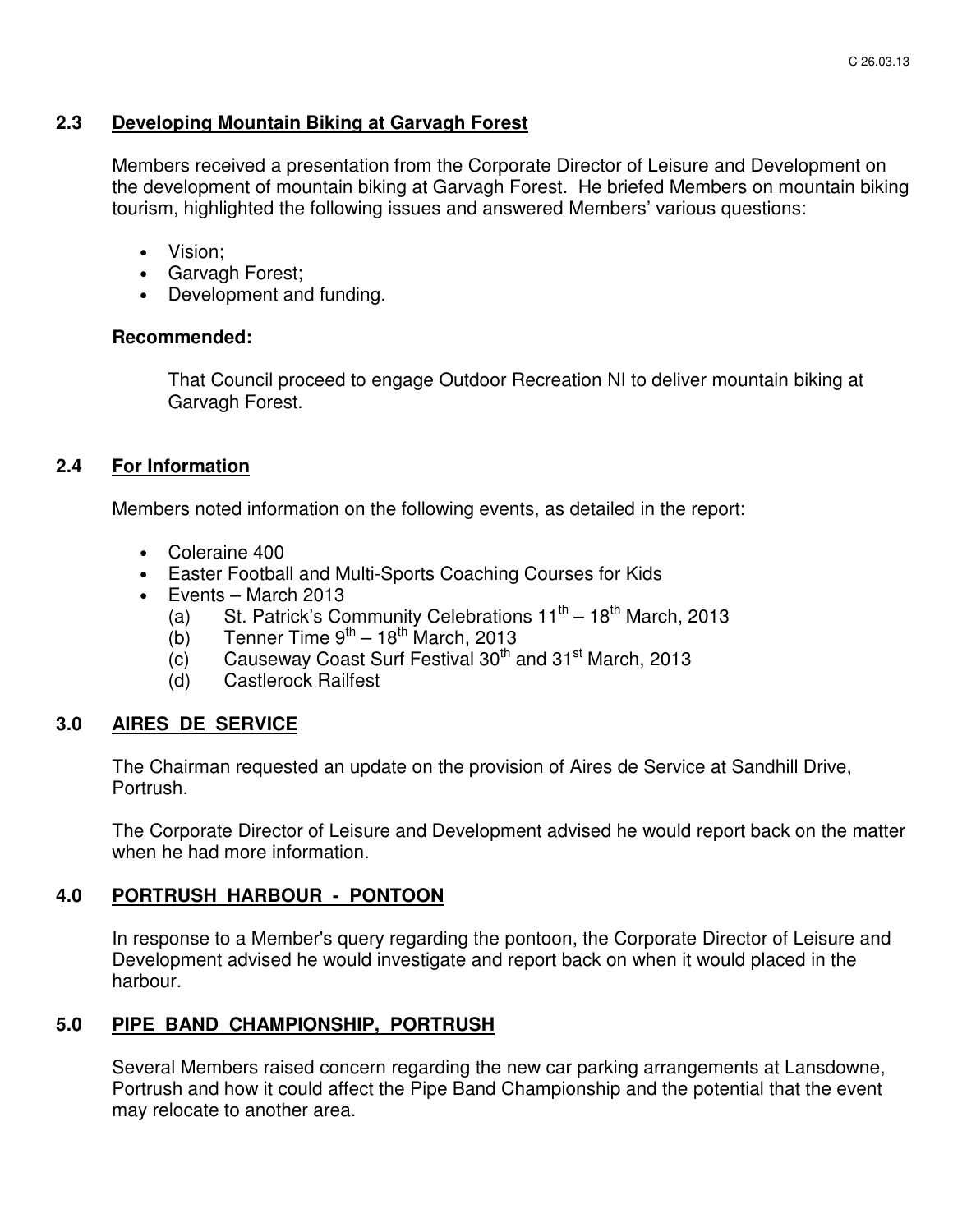The Corporate Director of Environmental Services advised he would arrange a meeting with the Pipe Band organisers, DRD, Council Officers and any Members who were interested. The following Members showed an interest in attending the meeting:

The Deputy Mayor, Aldermen Hillis and McClure Councillors Barbour, Fielding and McQuillan

## **6.0 LOCAL GOVERNMENT AWARDS NORTHERN IRELAND**

The Corporate Director of Environmental Services advised that Council had won Best Sustainable Development Initiative – Sustainable Economy for the Portrush/Portstewart Environmental Improvement Programme. The project targeted derelict, neglected buildings and sites in Portrush and Portstewart which were having a detrimental visual impact on the environment. He advised Committee that he had spoken to the Direct Works Team and congratulated them for their work.

Councillor Ms. Alexander extended her thanks to the Corporate Director of Environmental Services and the Head of Estates and Facilities for their involvement in the initiative.

#### **Recommended:**

That Council write to the Minister for Environment, Alex Attwood, to thank him for providing the funding for this initiative.

#### **7.0 COLERAINE 400**

A Member reminded Members about the cross-community church service, organised by The Honourable The Irish Society, to be held at St. Patrick's Church, Coleraine on Sunday 10<sup>th</sup> March, at 6.00 p.m. to commemorate the 400<sup>th</sup> Anniversary 1613-2013.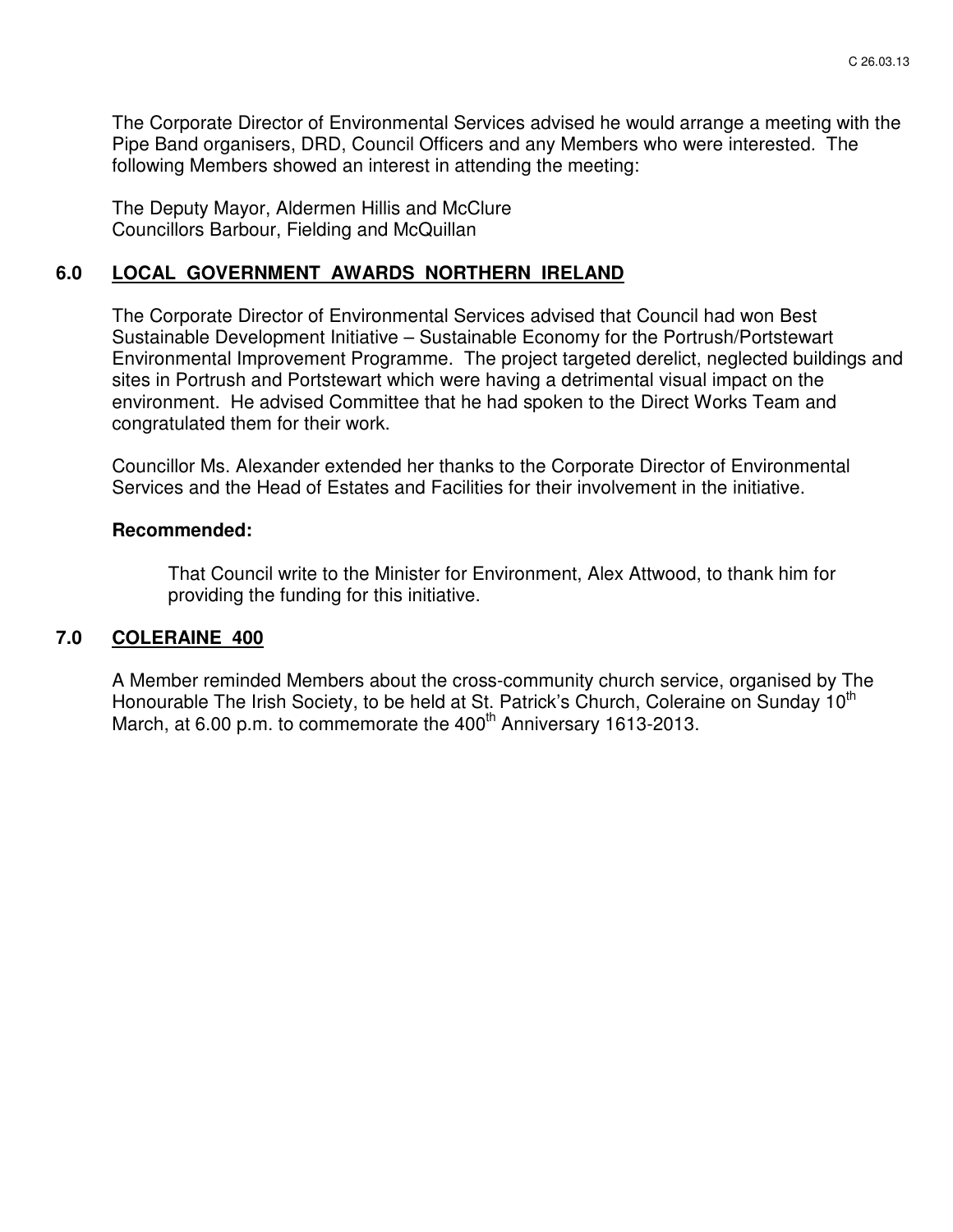## **POLICY AND DEVELOPMENT COMMITTEE**

# **19th March, 2013.**

 $1.0 - 7.1$ ), Business

| <u> Present:</u>                         | Alderman N. F. Hillis in the Chair                                                                                                                                                                                                                                                                                                                  |                                                                                      |  |  |
|------------------------------------------|-----------------------------------------------------------------------------------------------------------------------------------------------------------------------------------------------------------------------------------------------------------------------------------------------------------------------------------------------------|--------------------------------------------------------------------------------------|--|--|
|                                          | The Mayor, Councillor A. S. Cole                                                                                                                                                                                                                                                                                                                    |                                                                                      |  |  |
|                                          |                                                                                                                                                                                                                                                                                                                                                     | The Deputy Mayor, Alderman M. T. Hickey (Mrs)                                        |  |  |
|                                          | <b>Aldermen</b>                                                                                                                                                                                                                                                                                                                                     |                                                                                      |  |  |
|                                          | J. M. Bradley<br>W. T. Creelman                                                                                                                                                                                                                                                                                                                     | W. J McClure                                                                         |  |  |
|                                          | <b>Councillors</b>                                                                                                                                                                                                                                                                                                                                  |                                                                                      |  |  |
|                                          | C. S. Alexander (Ms.)<br>C. Archibald<br>D. D. Barbour<br>E. P. Fielding (Mrs.)<br>M. Fielding<br>D. Harding<br>(Items $6.0 - 7.0$ )                                                                                                                                                                                                                | R. J. Holmes<br>W. A. King<br>R. A. Loftus (Mrs.)<br>W. McCandless<br>G.L McLaughlin |  |  |
| <b>Officers in</b><br><b>Attendance:</b> | Town Clerk and Chief Executive, Corporate Director of<br>Leisure and Development, Head of Development Services, Acting<br>Head of Finance, Community Development Manager (Items 1.0 -<br>4.3), Principal Administrative Officer (CE) (Items $1.0 - 7.1$ ), Busine<br>Support and Administration Manager (CE) and Business Support<br>Assistant (CE) |                                                                                      |  |  |

**Apologies:** Councillors Ms. Boyle, Fitzpatrick and McClarty

## **1.0 CHAIRMAN'S REMARKS**

The Chairman welcomed everyone to the meeting and extended a warm welcome to Ms. Helena O'Toole and Mr. Paul Duffy from Planning Service and students from the University of Ulster. Best wishes were extended to Ms. O'Toole who informed members that she would be retiring shortly.

## **2.0 'IN COMMITTEE'**

It was agreed to consider a number of items 'In Committee' at the end of the meeting.

## **3.0 CHIEF EXECUTIVE'S REPORT**

Consideration was given to the Report of the Chief Executive (previously supplied).

Matters arising: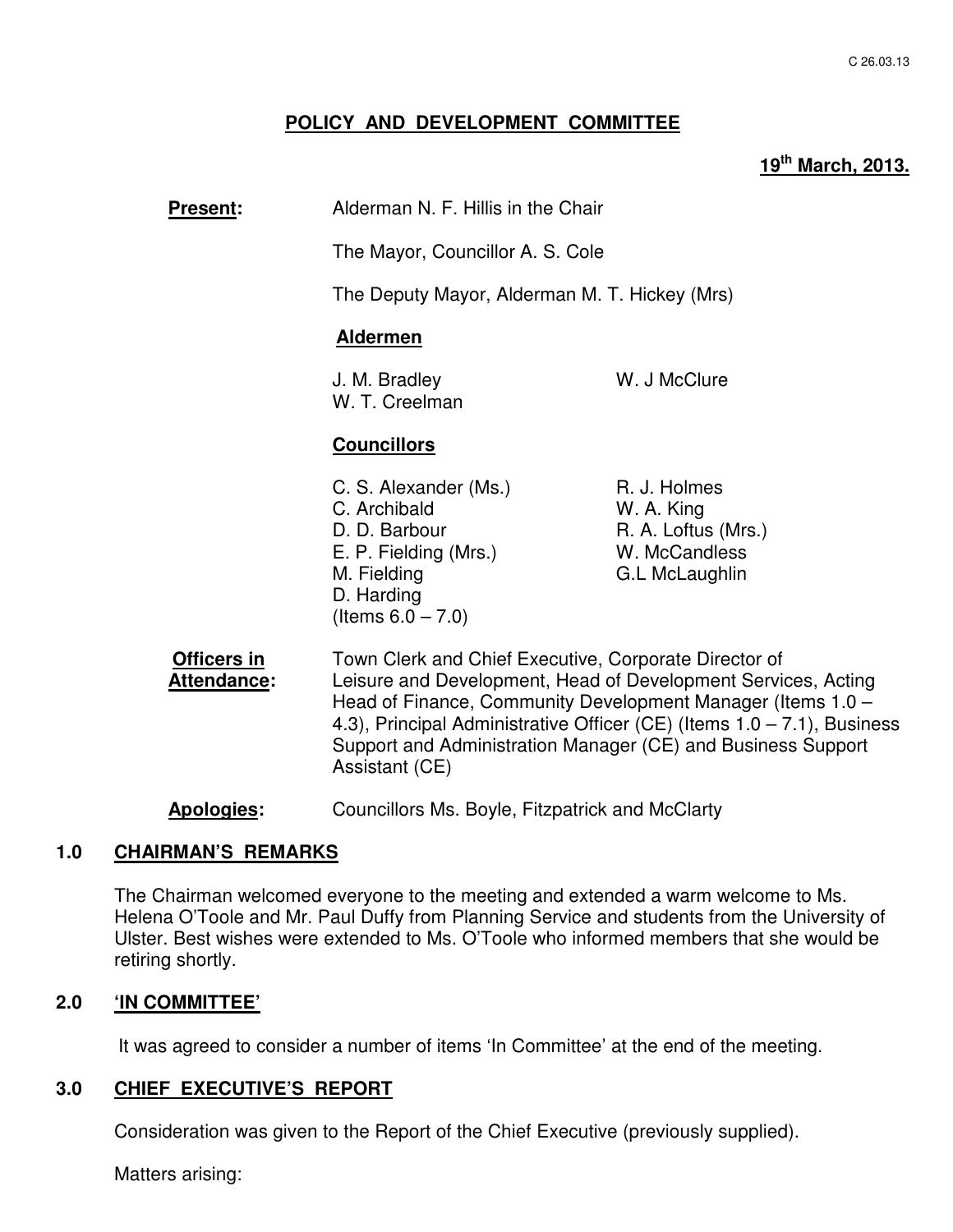## **3.1 Coleraine – Derry/Londonderry Rail Line**

At the Policy and Development Meeting on  $19<sup>th</sup>$  February, 2013 it was agreed that a response to the current consultation exercise, being conducted by the Department for Regional Development (DRD) in connection with future investment, should be facilitated through the Northern Corridors Railway Group (NCRG) at a meeting scheduled for Tuesday 26<sup>th</sup> March, 2013. Due to the timescales involved, it was outlined that it would not be possible to get Council approval and it was proposed that the NCRG proposal should be submitted and retrospectively agreed at the next Policy and Development Meeting in April.

## **Recommended:**

That Council agree to the above arrangements to ensure a response could be submitted within the appropriate timescale.

## **3.2 Review Of Public Administration**

## 3.2.1 Capacity Building and Training in Respect of the Transfer of Planning Functions

Ms. Helena O'Toole attended to outline her role in the transfer of planning functions to Councils and, in particular, to seek members' views on Capacity Building requirements for Councillors, officers and Planning staff.

Ms. O'Toole referred to the Planning Act (Northern Ireland) 2011, which had been introduced to streamline and modernise the Planning Service in advance of its transfer to Local Government; and the Planning Bill which would introduce some Planning Act reforms for implementation when the Shadow Councils came into place in 2014.

Members noted that the consultation exercise had, to date, identified the need for capacity building in the following areas:

- Organisational Structures
- Basic Principles of Planning
- Key Legislative Frameworks
- EU Directives
- Judicial Principles
- Codes of Conduct
- Planning Policy Statements
- Enforcement Policy and Procedures

Members requested that in addition to these areas, the following issues be addressed in the Training and Capacity Building Action Plan:

- Councillors' Roles / Responsibilities / Accountability / Pecuniary interests
- Ethics Guidance
- Appeals Procedure
- Development Plan Preparation and Community involvement
- Policy Simplification
- Staffing and Resources issues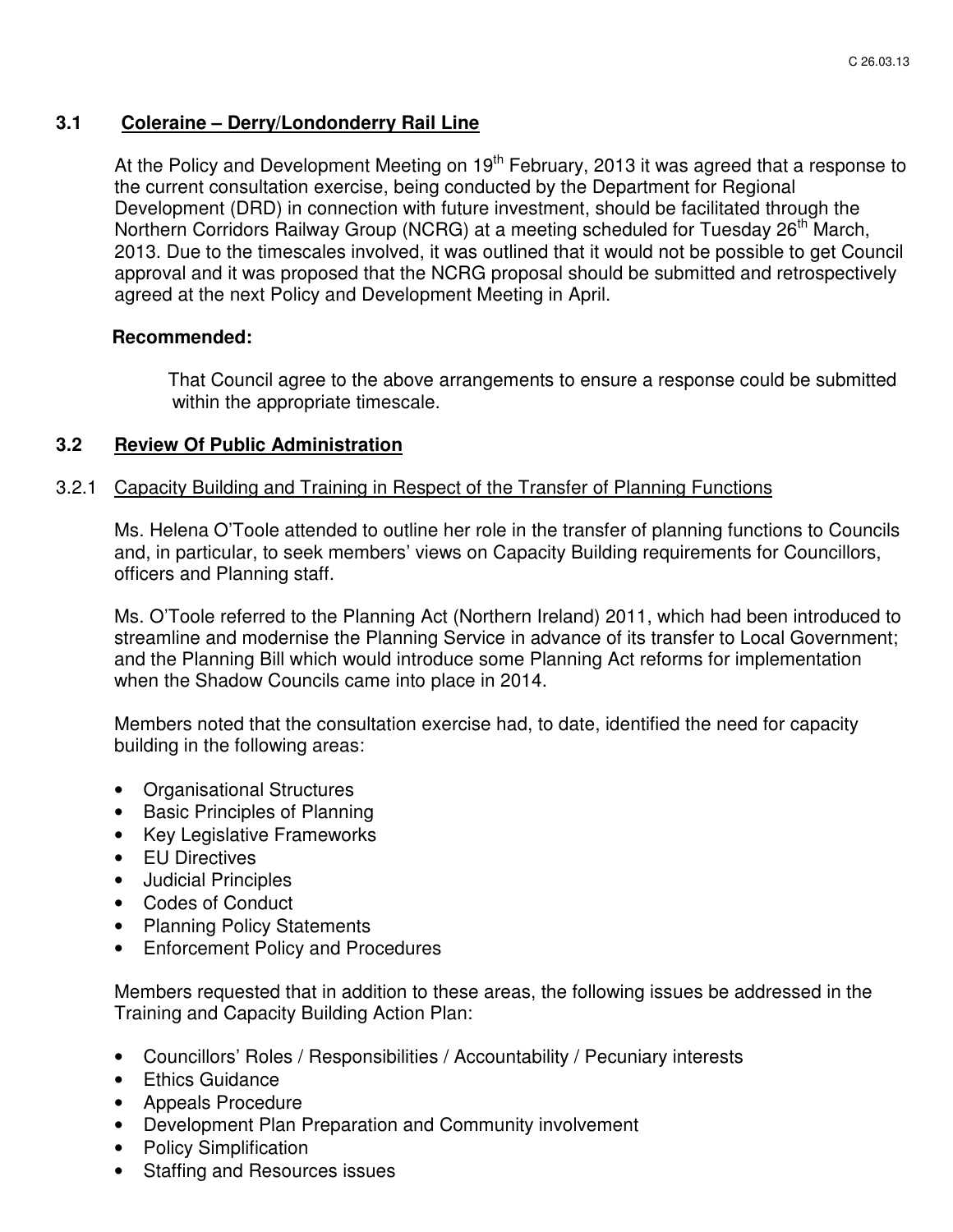Members thanked Ms. O'Toole for attending and, having noted that she was due to retire at the end of March, extended their best wishes to her for a long and happy retirement.

It was noted that Ms. M. Fox, Area Planning Manager for Ballymena, had been appointed to replace Ms. O'Toole.

#### **Recommended:**

That the Chief Executive prepare a response to Ms. O'Toole to include all points raised by members.

#### **3.3 For Information**

Committee noted information on the following topics, as contained in the report:

- Finance In response to a member's request, a report would be drawn up detailing budgets for the previous 3 years and projected trends for the next 2 year period.
- Network NI.
- Forecast of Key Council Events for period mid March  $2013 25$ <sup>th</sup> April, 2013.

## **4.0 DEVELOPMENT SERVICES' REPORT**

 Consideration was given to the Report of the Head of Development Services (previously supplied).

Matters arising:

## **4.1 Good Relations Action Plan 2013 - 2014**

The Community Development Manager presented information on the Good Relations Action Plan for 2013 - 2014, as contained in the report.

#### **Recommended:**

 On the proposal of Alderman Bradley and seconded by the Mayor, that Council approve the Good Relations Action Plan 2013 - 2014 and associated costs subject to 75% funding from OFMDFM.

## **4.2 DCAL Community Festivals Fund 2013 - 2014**

The Community Development Manager outlined an offer of funding which had been received from the Department of Culture, Arts & Leisure (DCAL), as detailed in the report.

## **Recommended:**

That Council accept the offer of funding from DCAL of up to £11,610.00.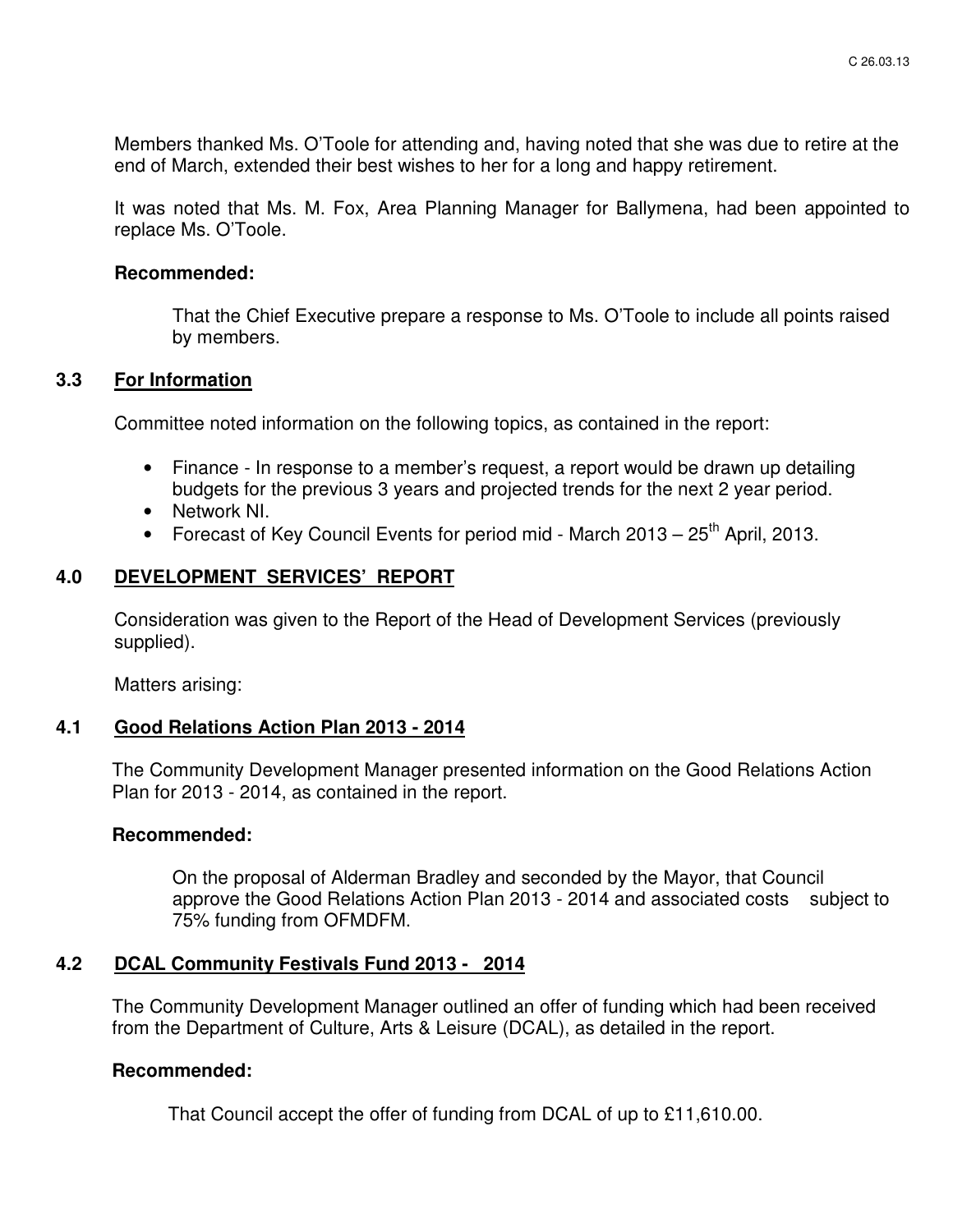## **4.3 2014 - 2020 EU Funding and Local Government**

Consideration was given to a draft response drawn up by NILGA / SOLACE (previously supplied) to the Department of Finance and Personnel's consultation on Local Government involvement in the delivery of 2013 – 2020 EU Funding Programmes.

## **Recommended:**

That Council approve the response on EU Funding 2014 – 2020.

## **5.0 CORRESPONDENCE**

The following correspondence was noted (previously supplied):

- i) Letter dated  $21^{st}$  February, 2013 from the Department of the Environment regarding RPA funding.
- ii) Letter dated 22<sup>nd</sup> February, 2013 from The Electoral Office for Northern Ireland regarding Registration of Electors.
- iii) Letter dated 22<sup>nd</sup> February, 2013 from Land & Property Services regarding Agency Status.

## **6.0 ANY OTHER BUSINESS**

#### **6.1 Corporate Plan**

In response to a member's question, the Chief Executive advised that it was hoped to have the new Corporate Plan completed by Summer 2013, following work undertaken by Futuresearch.

#### **6.2 Magilligan Prison**

Members expressed delight that plans to build a new prison at Magilligan had been reported on the day's news. The Chief Executive advised that the decision had been based on Ministerial consideration of the provision of rehabilitation services and was at design and concept stage with an anticipated completion date of 2020.

#### **Recommended:**

 That the Chief Executive invite a representative from Northern Ireland Prison Service to provide members with an update.

The Chairman thanked all those involved in lobbying for the retention of the prison.